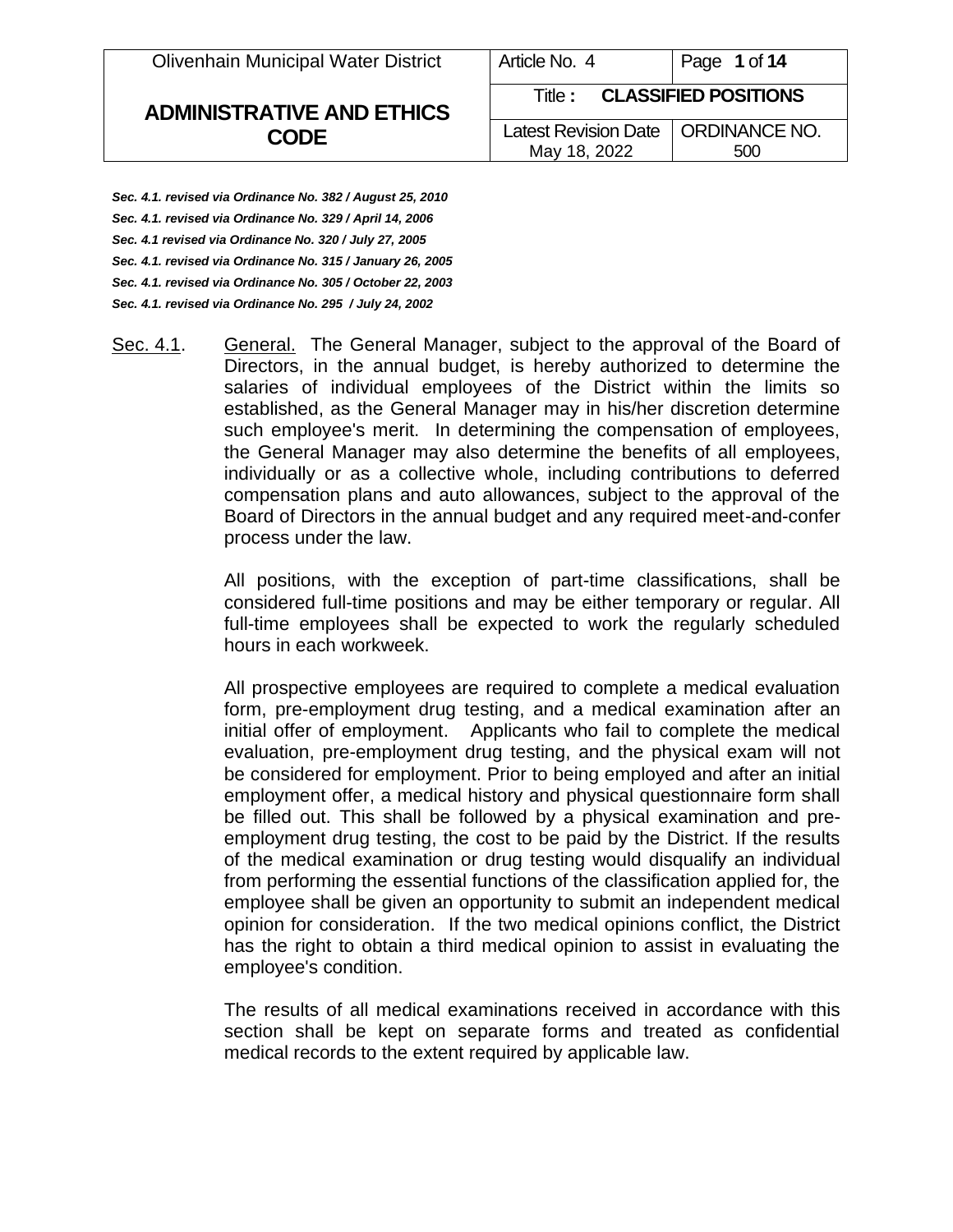| <b>Olivenhain Municipal Water District</b> | Article No. 4                                        | Page 2 of 14 |
|--------------------------------------------|------------------------------------------------------|--------------|
| <b>ADMINISTRATIVE AND ETHICS</b>           | <b>CLASSIFIED POSITIONS</b><br>Title :               |              |
| <b>CODE</b>                                | Latest Revision Date   ORDINANCE NO.<br>May 18, 2022 | 500          |

*Sec. 4.2. revised via Ordinance No. 320 / July 27, 2005*

- Sec. 4.2. Employee/Employer Manual. The General Manager shall maintain in an up-to-date condition an Employee/Employer Manual, which shall give a description in brief, concise terms for each classified position:
	- (A) The general description of essential functions, detailed duties and responsibilities, which the holder of the position shall be called upon to perform.
	- (B) The desirable qualifications giving education and experience requirements of the position; and
	- (C) Environmental conditions under which the job is performed and physical requirements for the position.

In addition to job descriptions, the Employee/Employer Manual shall also contain the Rules and Regulations on Employer/Employee Relations, the Compensation Policy, the Grievance Procedure, the Memorandum of Understanding with the employee associations and the Performance/Plan Review Guidelines.

*Sec. 4.3. revised via Ordinance No. 305 / October 22, 2003*

Sec. 4.3. Position and Salary Range. The General Manager shall submit annually to the Board, at the time of preparing the preliminary budget, a list of the positions required for the following fiscal year, and the recommended salary grades for each position. Prior to the final adoption of the new classified positions or recommended salary adjustments, the District's designated representatives shall meet and confer with the recognized employee representatives, if any. The Board, after receiving the recommendation of the General Manager and after full consideration of the recommendation, shall adopt a Salary Schedule and Job Classification Plan giving a salary grade for each position, which shall then become the basis for all salaries paid to the personnel during the year.

> The General Manager shall conduct salary surveys in accordance with the currently negotiated and Board-approved Compensation Policy.

*Sec. 4.4 revised via Ordinance No. 500 / May 18, 2022*

*Sec. 4.4 revised via Ordinance No. 481 / December 9, 2020*

- *Sec. 4.4. revised via Ordinance No. 471 / December 11, 2019*
- *Sec. 4.4 revised via Ordinance No. 465 / June 19, 2019*

*Sec. 4.4 revised via Ordinance No. 497 / December 15, 2021*

*Sec. 4.4 revised via Ordinance No. 490 / June 16, 2021*

*Sec. 4.4 revised via Ordinance No. 484 / February 10, 2021*

*Sec. 4.4. revised via Ordinance No. 476 / June 17, 2020*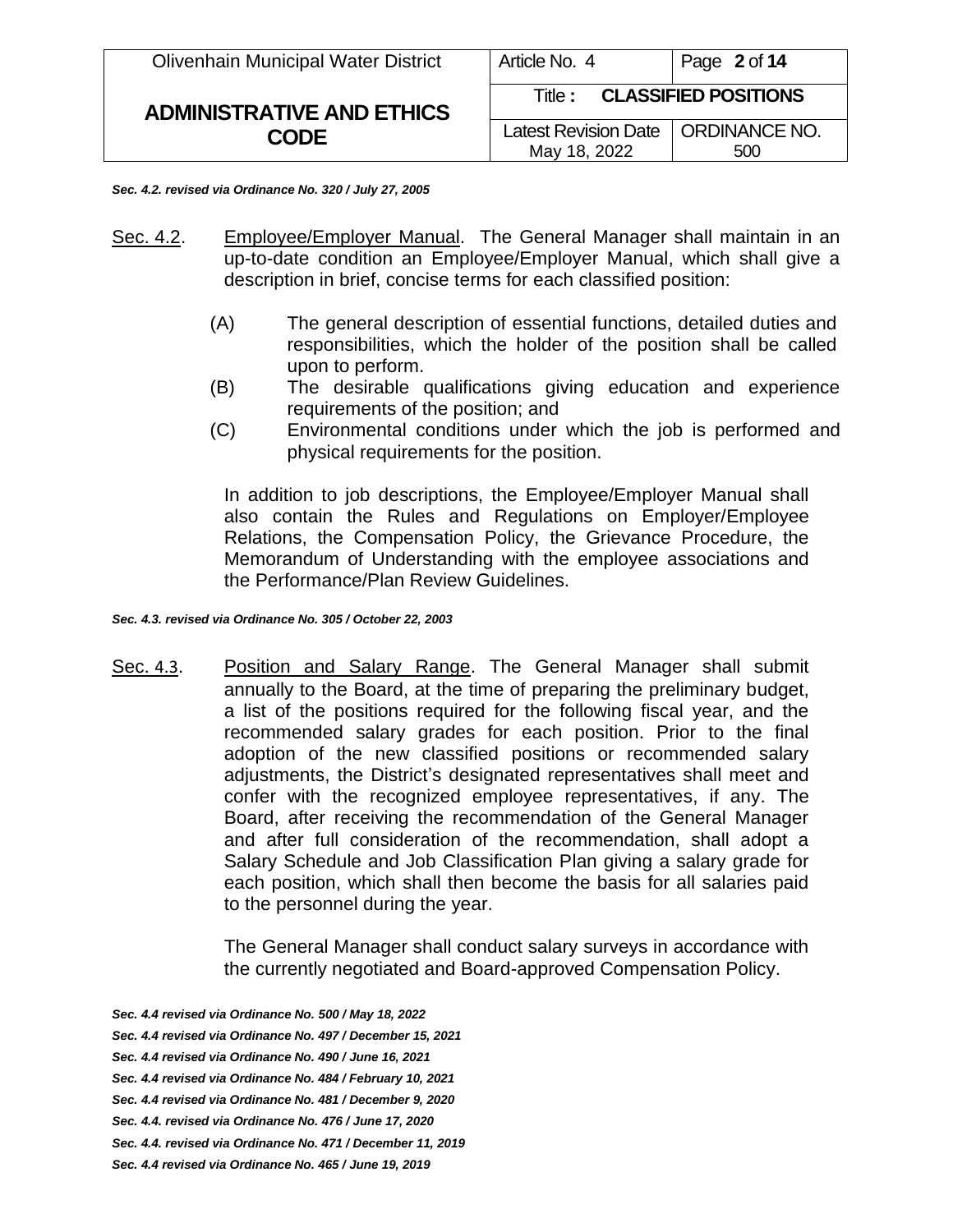Olivenhain Municipal Water District

# **ADMINISTRATIVE AND ETHICS CODE**

| Article No. 4                                        | Page 3 of 14 |
|------------------------------------------------------|--------------|
| <b>Title: CLASSIFIED POSITIONS</b>                   |              |
| Latest Revision Date   ORDINANCE NO.<br>May 18, 2022 | 500          |
|                                                      |              |

| Sec. 4.4 revised via Ordinance No. 463 / February 13, 2019  |
|-------------------------------------------------------------|
| Sec. 4.4 revised via Ordinance No. 462 / January 16, 2019   |
| Sec. 4.4. revised via Ordinance No. 457 / June 20, 2018     |
| Sec. 4.4 revised via Ordinance No. 455 / December 13, 2017  |
| Sec. 4.4 revised via Ordinance No. 450 / June 21, 2017      |
| Sec. 4.4 revised via Ordinance No. 446 / December 7, 2016   |
| Sec. 4.4 revised via Ordinance No. 441 / July 20, 2016      |
| Sec. 4.4. revised via Ordinance No. 439 / June 15, 2016     |
| Sec. 4.4. revised via Ordinance No. 435 / January 27, 2016  |
| Sec. 4.4. revised via Ordinance No. 428 / June 17, 2015     |
| Sec. 4.4. revised via Ordinance No. 422 / January 14, 2015  |
| Sec. 4.4. revised via Ordinance No. 417 / June 18, 2014     |
| Sec. 4.4. revised via Ordinance No. 413 / February 12, 2014 |
| Sec. 4.4. revised via Ordinance No. 411 / December 11, 2013 |
| Sec. 4.4. revised via Ordinance No. 409 / July 24, 2013     |
| Sec. 4.4. revised via Ordinance No. 408 / June 12, 2013     |
| Sec. 4.4. revised via Ordinance No. 404 / January 16, 2013  |
|                                                             |

## Sec. 4.4. Salary Schedule and Job Classification

## OLIVENHAIN MUNICIPAL WATER DISTRICT RANGES FROM 6/18/2022 THROUGH 6/16/2023 (revised 5/18/2022)

| NO.          | <b>JOB CLASSIFICATION</b>                      | <b>GRADE</b> | <b>RANGE</b>                      |           |
|--------------|------------------------------------------------|--------------|-----------------------------------|-----------|
|              | <b>EXEMPT CLASSIFICATION</b>                   |              | <b>BI-WEEKLY</b><br><b>SALARY</b> |           |
| 1            | <b>GENERAL MANAGER</b>                         | N/A          | <b>Actual Effective</b><br>1/1/22 | 10,584.94 |
| 1            | ASSISTANT GENERAL MANAGER                      | 19           | 6,988.65                          | 9,784.12  |
| $\mathbf{1}$ | ENGINEERING MANAGER                            | 18           | 5,378.98                          | 8,579.41  |
| 1            | <b>FINANCE MANAGER</b>                         | 18           | 5,378.98                          | 8,579.41  |
| 1            | <b>OPERATIONS MANAGER</b>                      | 18           | 5,378.98                          | 8,579.41  |
| 1            | <b>HUMAN RESOURCES MANAGER</b>                 | 17           | 4,991.75                          | 7,979.96  |
| 1            | <b>CUSTOMER SERVICES MANAGER</b>               | 17           | 4,991.75                          | 7,979.96  |
| $\Omega$     | NO INCUMBENT                                   | 16           | 4,645.00                          | 7,420.16  |
| $\Omega$     | <b>NO INCUMBENT</b>                            | 15           | 4,197.53                          | 6,290.80  |
| $\mathbf{1}$ | WATER TREATMENT FACILITIES SUPERVISOR          | 14           | 3,906.32                          | 5,853.70  |
| 1            | <b>INFORMATION TECHNOLOGY SUPERVISOR</b>       | 14           | 3,906.32                          | 5,853.70  |
| 1            | CUSTOMER SERVICE AND PUBLIC AFFAIRS SUPERVISOR | 13           | 3,631.62                          | 5,444.71  |
| 1            | SAFETY/RISK COMPLIANCE ADMINISTRATOR           | 13           | 3,631.62                          | 5,444.71  |
| $\mathbf{1}$ | <b>ACCOUNTING SUPERVISOR</b>                   | 12           | 3,374.63                          | 5,064.37  |
| 1            | ENGINEERING SERVICES SUPERVISOR                | 12           | 3,374.63                          | 5,064.37  |
| 2            | <b>OPERATIONS SUPERVISOR</b>                   | 12           | 3,374.63                          | 5,064.37  |
| 1            | FIELD SERVICES SUPERVISOR                      | 12           | 3,374.63                          | 5,064.37  |
| 0            | ENGINEERING PROJECT ADMINISTRATOR              | 12           | 3,374.63                          | 5,064.37  |
|              | WATER RECLAMATION FACILITIES SUPERVISOR        | 12           | 3,374.63                          | 5,064.37  |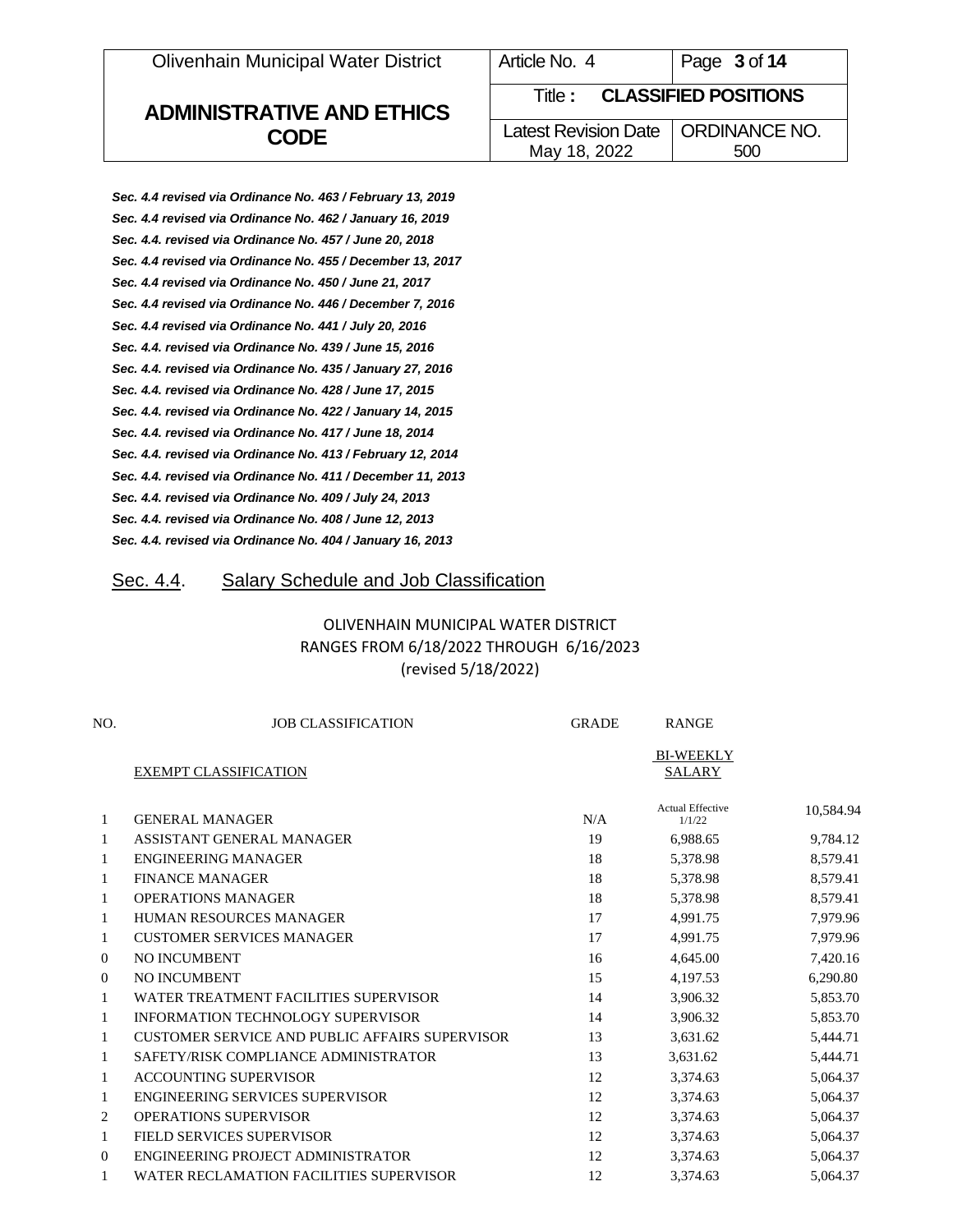|    | <b>Olivenhain Municipal Water District</b>                                | Article No. 4                               | Page 4 of 14         |                |
|----|---------------------------------------------------------------------------|---------------------------------------------|----------------------|----------------|
|    | <b>ADMINISTRATIVE AND ETHICS</b>                                          | <b>CLASSIFIED POSITIONS</b><br>Title :      |                      |                |
|    | <b>CODE</b>                                                               | <b>Latest Revision Date</b><br>May 18, 2022 | ORDINANCE NO.<br>500 |                |
|    |                                                                           |                                             |                      |                |
|    | SENIOR SYSTEMS ADMINISTRATOR<br>1                                         | 12                                          | 3,374.63             | 5,064.37       |
|    | 2<br><b>SYSTEMS ADMINISTRATOR</b>                                         | 11                                          | 3,139.60             | 4,706.67       |
|    | <b>PARK SUPERVISOR</b><br>$\mathbf{1}$                                    | 11                                          | 3,139.60             | 4,706.67       |
| 21 | EXEMPT (current approved headcount)                                       |                                             |                      |                |
|    | NON-EXEMPT CLASSIFICATION                                                 |                                             | <b>HOURLY WAGE</b>   |                |
|    | WATER TREATMENT PLANT OPERATOR LEVEL IV<br>1                              | 6                                           | 39.83                | 55.76          |
|    | 2<br>INSTRUMENT CONTROL TECHNICIAN II                                     | 6                                           | 39.83                | 55.76          |
|    | WATER RECLAMATION OPERATOR LEVEL IV<br>1                                  | 6                                           | 39.83                | 55.76          |
|    | PUMP/MOTOR TECHNICIAN II<br>2                                             | 6                                           | 39.83                | 55.76          |
|    | HUMAN RESOURCES ANALYST<br>1                                              | 6                                           | 39.83                | 55.76          |
|    | <b>EXECUTIVE SECRETARY</b><br>$\mathbf{1}$                                | 6                                           | 39.83                | 55.76          |
|    | <b>FACILITIES COORDINATOR</b><br>1                                        | 6                                           | 39.83                | 55.76          |
|    | SYSTEMS OPERATOR III<br>1                                                 | 6                                           | 39.83                | 55.76          |
|    | <b>INSPECTOR III</b><br>1                                                 | 6                                           | 39.83                | 55.76          |
|    | FINANCIAL ANALYST II<br>1                                                 | 6                                           | 39.83                | 55.76          |
|    | ENGINEERING TECHNICIAN III<br>1                                           | 6                                           | 39.83                | 55.76          |
|    | <b>INSPECTOR II</b><br>1                                                  | 5                                           | 34.34                | 48.07          |
|    | PROJECT ACCOUNTANT II<br>$\mathbf{0}$                                     | 5                                           | 34.34                | 48.07          |
|    | 3<br><b>ADMINISTRATIVE ANALYST</b>                                        | 5                                           | 34.34                | 48.07          |
|    | $\overline{c}$<br><b>SYSTEMS OPERATOR II</b>                              | 5                                           | 34.34                | 48.07          |
|    | $\overline{4}$<br>WATER TREATMENT PLANT OPERATOR LEVEL III                | 5                                           | 34.34                | 48.07          |
|    | 3<br>WATER RECLAMATION OPERATOR LEVEL III                                 | 5                                           | 34.34                | 48.07          |
|    | BACKFLOW AND CROSS CONNECTION COORDINATOR II<br>$\boldsymbol{0}$          | 5                                           | 34.34                | 48.07          |
|    | INFORMATION TECHNOLOGY COORDINATOR<br>1                                   | 5                                           | 34.34                | 48.07          |
|    | GENERAL LEDGER ACCOUNTANT II<br>$\theta$                                  | 5                                           | 34.34                | 48.07          |
|    | ENGINEERING TECHNICIAN II<br>Т.                                           | 5                                           | 34.34                | 48.07          |
|    | FINANCIAL ANALYST I<br>1                                                  | 4                                           | 29.86<br>29.86       | 41.77          |
|    | $\mathbf{0}$<br>PUMP/MOTOR TECHNICIAN I<br>CATHODIC PROTECTION TECHNICIAN | 4                                           |                      | 41.77          |
|    | 1<br>$\mathbf{0}$<br>ENGINEERING TECHNICIAN I                             | 4                                           | 29.86                | 41.77<br>41.77 |
|    | FIELD SERVICES TECHNICIAN III<br>2                                        | 4<br>4                                      | 29.86<br>29.86       | 41.77          |
|    | 2<br><b>INSTRUMENT CONTROL TECHNICIAN I</b>                               | 4                                           | 29.86                | 41.77          |
|    | <b>INSPECTOR I</b><br>$\mathbf{1}$                                        | 4                                           | 29.86                | 41.77          |
|    | OPERATIONS COORDINATOR<br>1                                               | 4                                           | 29.86                | 41.77          |
|    | RECORDS AND CONTRACTS COORDINATOR<br>1                                    | 4                                           | 29.86                | 41.77          |
|    | <b>SYSTEMS OPERATOR I</b><br>$\mathbf{1}$                                 | 4                                           | 29.86                | 41.77          |
|    | UTILITY III<br>3                                                          | 4                                           | 29.86                | 41.77          |
|    | EQUIPMENT TECHNICIAN<br>$\mathbf{1}$                                      | 4                                           | 29.86                | 41.77          |
|    | WATER TREATMENT PLANT OPERATOR LEVEL II<br>1                              | 4                                           | 29.86                | 41.77          |
|    | 1<br>WATER RECLAMATION OPERATOR LEVEL II                                  | 4                                           | 29.86                | 41.77          |
|    | VALVE MAINTENANCE TECHNICIAN LEVEL II<br>$\mathbf{0}$                     | 4                                           | 29.86                | 41.77          |
|    | 2<br>BACKFLOW AND CROSS CONNECTION COORDINATOR I                          | 4                                           | 29.86                | 41.77          |
|    | 3<br><b>ACCOUNTANT I</b>                                                  | 4                                           | 29.86                | 41.77          |
|    | $\mathbf{0}$<br>DEPARTMENT ASSISTANT II                                   | 3                                           | 26.21                | 36.68          |
|    | <b>CUSTOMER SERVICE REPRESENTATIVE II</b><br>1                            | 3                                           | 26.21                | 36.68          |
|    | FIELD SERVICES TECHNICIAN II<br>1                                         | 3                                           | 26.21                | 36.68          |
|    | PARK RANGER II<br>1                                                       | 3                                           | 26.21                | 36.68          |
|    |                                                                           |                                             |                      |                |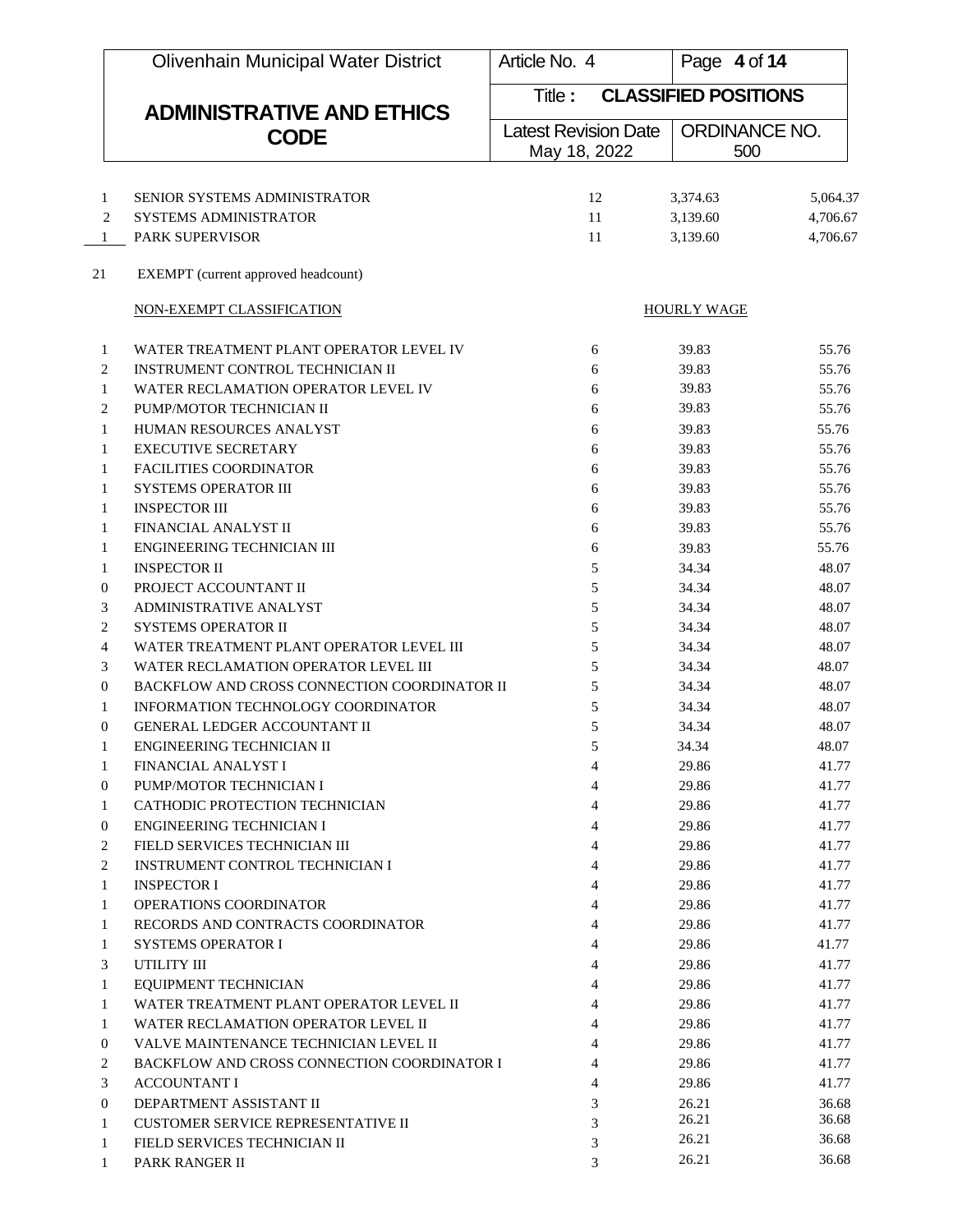|                | <b>Olivenhain Municipal Water District</b>                         | Article No. 4                          | Page 5 of 14         |  |
|----------------|--------------------------------------------------------------------|----------------------------------------|----------------------|--|
|                | <b>ADMINISTRATIVE AND ETHICS</b><br><b>CODE</b>                    | <b>CLASSIFIED POSITIONS</b><br>Title : |                      |  |
|                |                                                                    | <b>Latest Revision Date</b>            | <b>ORDINANCE NO.</b> |  |
|                |                                                                    | May 18, 2022                           | 500                  |  |
|                |                                                                    |                                        | 26.21<br>36.68       |  |
| 1<br>2         | PURCHASING/WAREHOUSE CLERK<br>VALVE MAINTENANCE TECHNICIAN LEVEL I | 3<br>3                                 | 26.21<br>36.68       |  |
| $\mathcal{F}$  | UTILITY II                                                         | 3                                      | 26.21<br>36.68       |  |
| $\Omega$       | WATER TREATMENT PLANT OPERATOR LEVEL I                             | 3                                      | 26.21<br>36.68       |  |
| $\theta$       | WATER RECLAMATION OPERATOR LEVEL I                                 | 3                                      | 36.68<br>26.21       |  |
| 2              | DEPARTMENT ASSISTANT I                                             | 2                                      | 23.20<br>32.44       |  |
| $\overline{2}$ | <b>CUSTOMER SERVICE REPRESENTATIVE I</b>                           | $\mathfrak{D}$                         | 32.44<br>23.20       |  |
| $\overline{4}$ | FIELD SERVICES TECHNICIAN I                                        | 2                                      | 23.20<br>32.44       |  |
| $\mathbf{1}$   | <b>PARK RANGER I</b>                                               | 2                                      | 23.20<br>32.44       |  |
| $5*$           | UTILITY I (*2 FROZEN DUE TO COVID-19)                              | $\overline{c}$                         | 23.20<br>32.44       |  |
| $\theta$       | <b>UTILITY I - Limited term</b>                                    | $\mathfrak{D}$                         | 23.20<br>32.44       |  |
| $\Omega$       | NO INCUMBENT                                                       |                                        | 28.95<br>20.68       |  |
|                | $\cdots$                                                           |                                        |                      |  |

72 NON-EXEMPT (current approved headcount)

93 TOTAL EXEMPT AND NON-EXEMPT (current approved headcount)

93 TOTAL APPROVED POSITIONS

With approval of the General Manager, classifications may be flexibly staffed according to the "Grow Your Own" (GYO) program and department need. GYO does not add to the employee total headcount; it is an in-house promotional opportunity.

\*Two Utility positions (Utility I / II / III) will remain frozen for FY 22/23.

A new employee shall be employed in the Salary Grade for that particular Job Classification. After successful completion of the first six (6) months of employment, the new employee may be considered for a salary increase in the sole discretion of the General Manager. The General Manager is not obligated to grant any salary increase and may deny an increase in his/her sole discretion. The annual employee review period ends May 31<sup>st</sup>. The annual salary increase is prorated based on the number of months worked since any six-month increase in salary.

All employees shall be evaluated at least annually. Evaluations shall be based upon the individual's aptitude, ability and attitude to perform assigned work and job responsibility. Salary increases are not automatic. All evaluations shall be completed and reviewed with the employee prior to July 1<sup>st</sup>.

*Sec. 4.5 revised via Ordinance No. 463 / February 13, 2019*

#### Sec. 4.5. Salary Plan (for periodic wage increases).

Salary Plan (for periodic wage increases) for employees employed by the District:

A merit-based compensation plan is established by the District, in cooperation with the employee associations, as follows:

A new employee may start within the salary range of the Job Classification as approved by the General Manager. The employee shall remain at this starting salary for a minimum of six (6) months or until such time a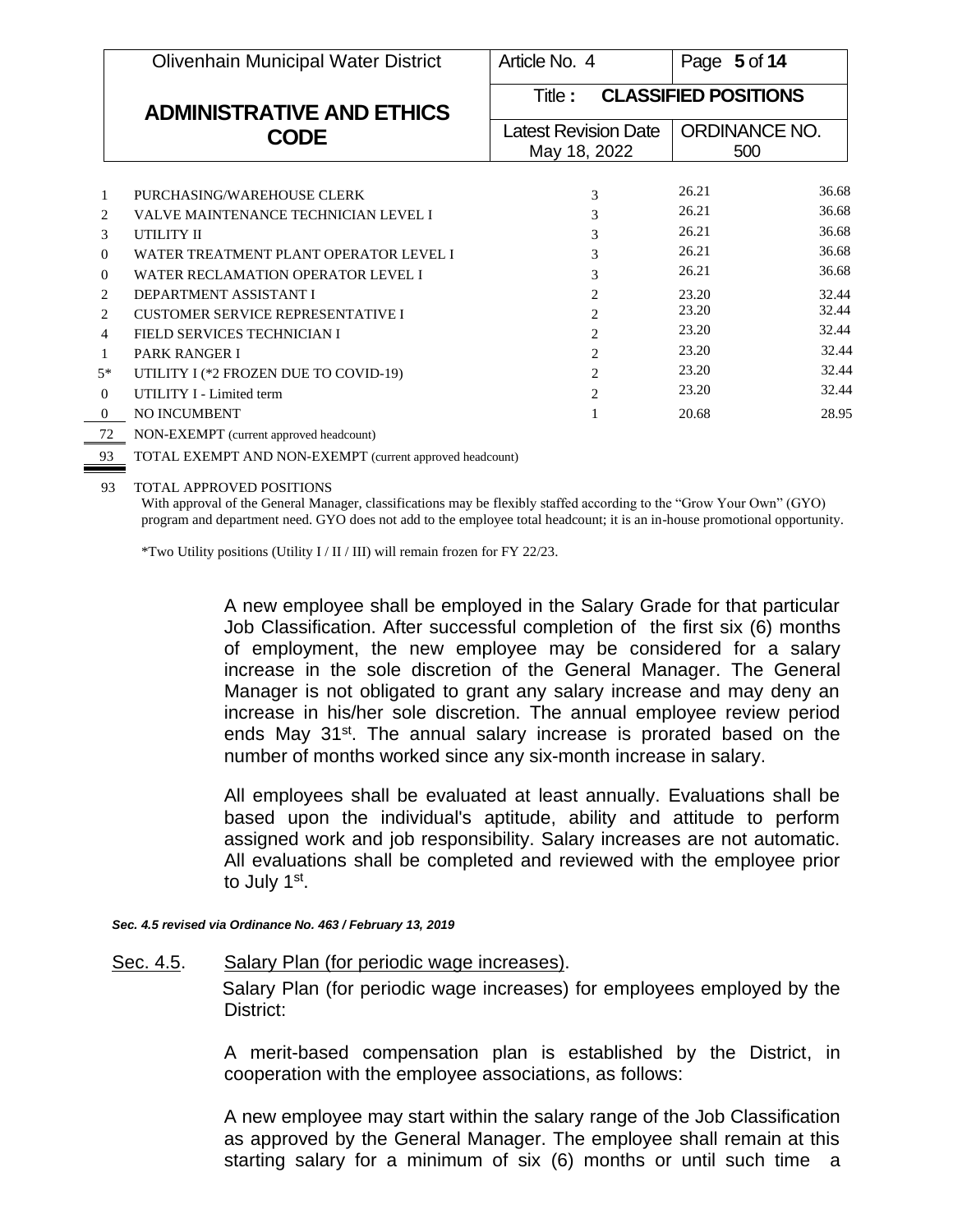| <b>Olivenhain Municipal Water District</b> | Article No. 4                                        | Page 6 of 14 |
|--------------------------------------------|------------------------------------------------------|--------------|
| <b>ADMINISTRATIVE AND ETHICS</b>           | <b>CLASSIFIED POSITIONS</b><br>Title : .             |              |
| <b>CODE</b>                                | Latest Revision Date   ORDINANCE NO.<br>May 18, 2022 | 500          |

satisfactory review to the General Manager is completed. The General Manager may extend the customary review period or terminate the employee, upon his/her determination that the employee has not performed satisfactorily. The General Manager may extend the review period for any additional time determined appropriate by the General Manager. New employees who successfully complete this period may be considered for a salary increase. Completion of the first six (6) months of employment does not guarantee continued employment with the District. Any salary increases will be based upon the employees' six-month evaluation score in accordance with the most recently established merit matrix. Salary increases are not mandatory. For purposes of future performance evaluations and reviews for salary increases, the employee shall be evaluated on a fiscal year basis after satisfactory completion of the first six (6) months of employment. The first annual employee review will be pro-rated based on the number of months since the six (6) month review was completed.

Upon being promoted or transferred to a new position, the employee's salary shall be increased at least five (5) percent, but not less than the lowest rate in the salary grade established for that position, if that rate is higher than the employee's salary at the time of promotion. If the employee is topped out of the salary range, the employee may receive a lump sum payment in lieu of a salary increase. The General Manager may require the employee assigned to a new position to serve a six (6) month review period, which will be determined by the General Manager. For purposes of future performance evaluations and reviews for salary increases, the employee shall be evaluated on a fiscal year basis after satisfactory completion of six (6) months in the new position. The first annual employee review, conducted after a promotion or transfer, will be prorated based on the number of months since the six (6) month review was completed.

*Sec. 4.6 revised via Ordinance No. 463 / February 13, 2019 Sec. 4.6.(a) (b) (m) revised via Ordinance No. 320 / July 27, 2005 Sec. 4.6. revised via Ordinance No. 315 / January 26, 2005 Sec. 4.6.(m) revised via Ordinance No. 305 / October 22, 2003 Sec. 4.6.(m) revised via Ordinance No. 295 / July 24, 2002*

### Sec. 4.6. Termination of Employment.

EMPLOYMENT WITH THE DISTRICT HAS NO SPECIFIED TERM OR TENURE. As a public agency, the Olivenhain Municipal Water District is governed by applicable provisions of the California Government Code and provisions of the Water Code applicable to Municipal Water Districts. Employment with the Olivenhain Municipal Water District is on an "at will"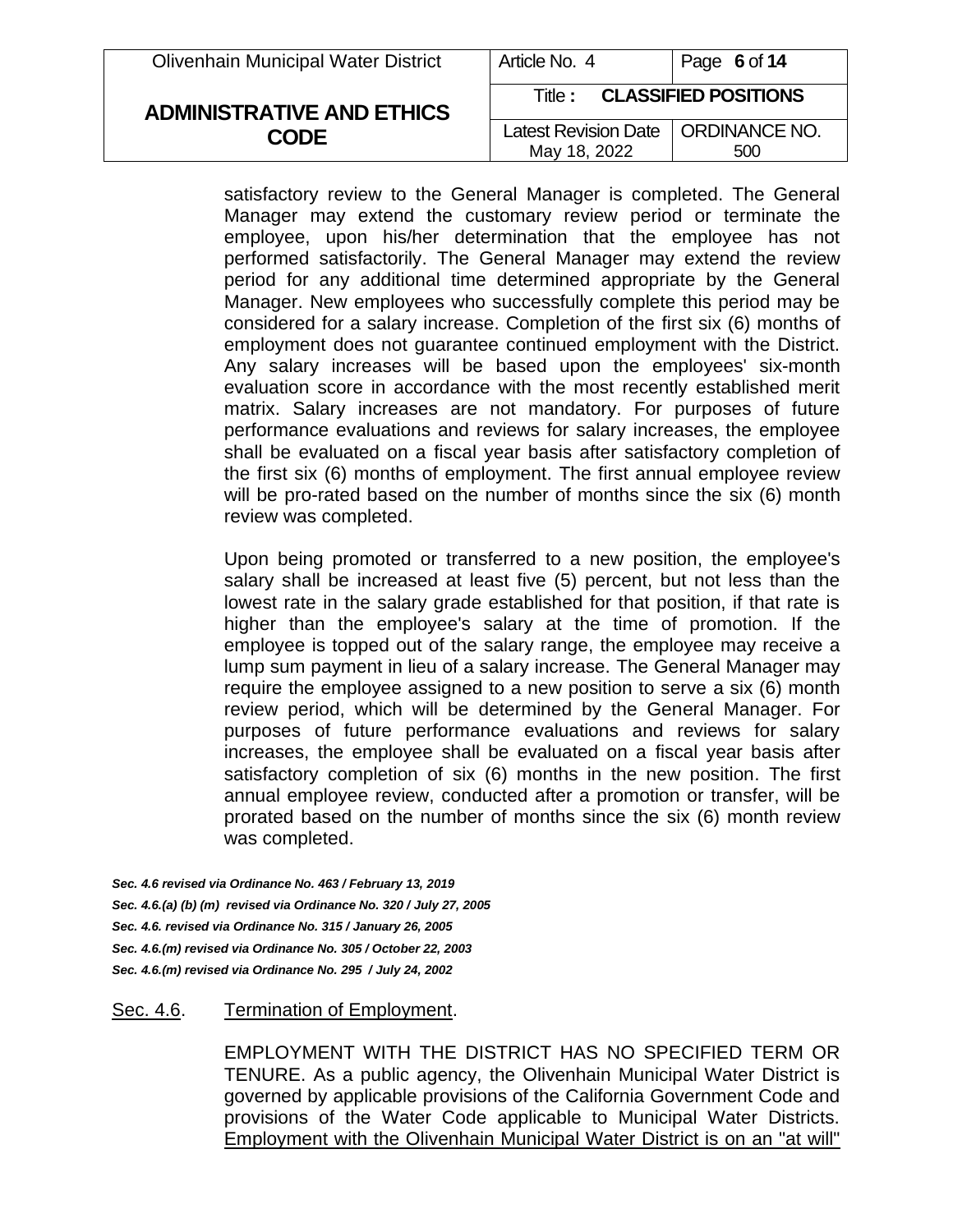# **ADMINISTRATIVE AND ETHICS CODE**

| MUUUUU. 4                            | Faye / UI 14 |
|--------------------------------------|--------------|
| <b>Title: CLASSIFIED POSITIONS</b>   |              |
| Latest Revision Date   ORDINANCE NO. |              |
| May 18, 2022                         | 500          |

basis, terminable by either Party without cause for any reason not prohibited by law.

### Water Code -§71362 provides:

"Subject to the approval of the Board of Directors, the General Manager shall have full charge and control of the maintenance, operation, and construction of the waterworks or waterworks system of the District, with full power and authority to employ and discharge all employees and assistants, other than those referred to in Section 71340, at pleasure, prescribe their duties, and fix their compensation."

## Government Code §1301 provides:

"Every office, the term of which is not fixed by law, is held at the pleasure of the appointing power."

The General Manager has discretion to terminate all employees of the District at any time without cause and without notice or a hearing. This discretion is limited to the extent that the General Manager may not discharge employees for illegal reasons. Examples of illegal reasons include discharge on the basis of race, ancestry, national origin, color, gender, religion, participation in lawful political activities, service on jury duty, exercise of grievance rights, disability (including AIDS), marital status, age, medical condition, refusal of family care leave, refusal of leave for an employee's own serious health condition, denial of pregnancy disability leave, retaliation for reporting patient abuse in tax supported institutions, exercise of any rights guaranteed by the State or Federal Constitution or State or Federal law, except to the extent termination on these grounds is permitted by Federal or State law.

- (a) Retirement. Upon retirement, in accordance with either the voluntary service or compulsory service retirement provisions of the California Public Employees' Retirement System (CalPERS), the employee shall receive compensation for all accumulated vacation time, unused compensatory time, unused sick time as provided in Article 5, and unused floating holidays at the final rate of pay.
- (b) Death. Upon the death of an employee, all compensation due such employee shall be paid to a designated beneficiary of such employee. If no beneficiary is designated by the employee, benefits shall be payable to their surviving spouse, and, if no spouse is surviving, to the surviving children equally or their appointed guardians, if a guardian has been designated. Compensation for all accumulated vacation time, unused compensatory time and unused floating holidays at the final rate of pay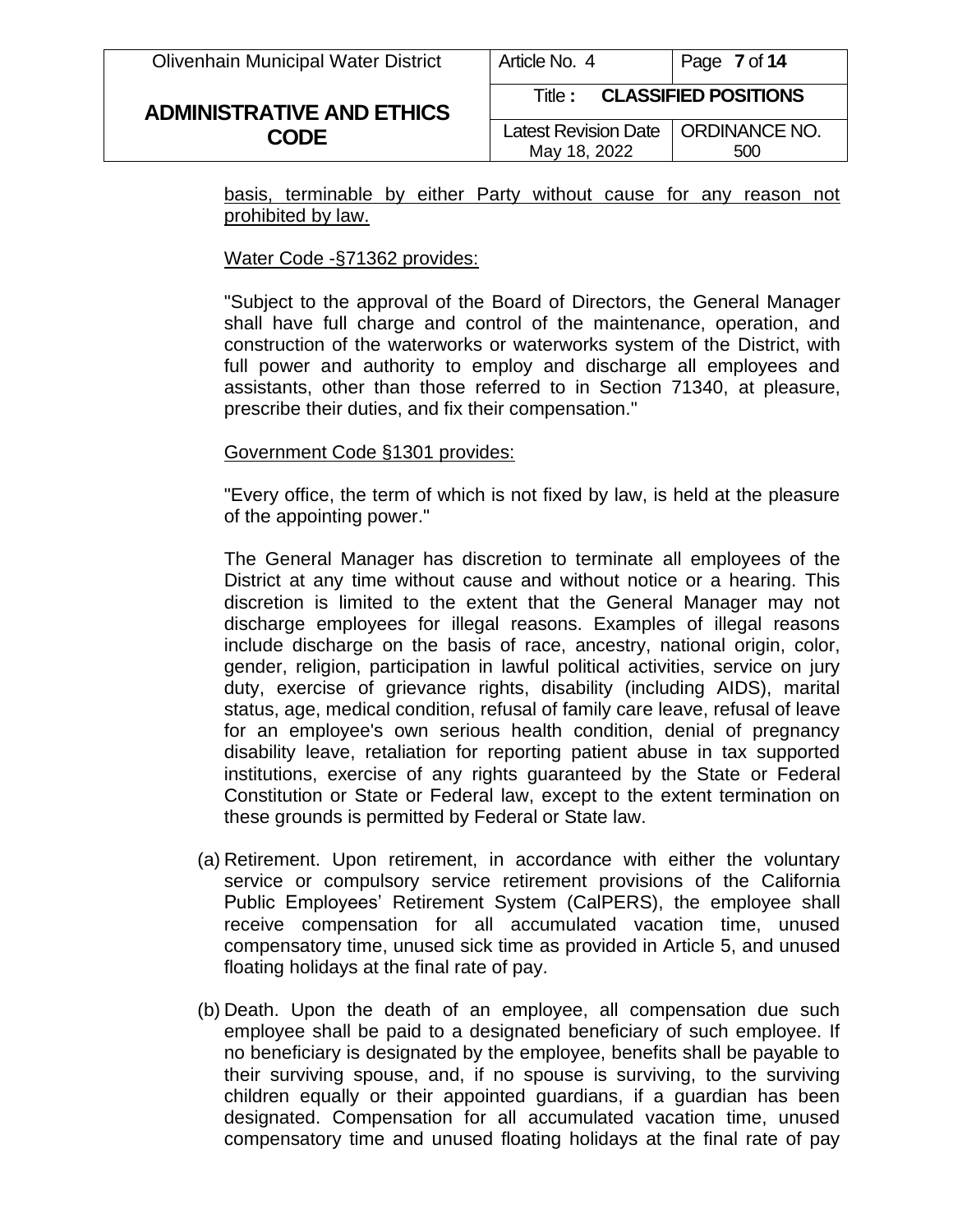| <b>Olivenhain Municipal Water District</b> | Article No. 4                                        | Page 8 of 14 |
|--------------------------------------------|------------------------------------------------------|--------------|
| <b>ADMINISTRATIVE AND ETHICS</b>           | <b>CLASSIFIED POSITIONS</b><br>Title : ·             |              |
| <b>CODE</b>                                | Latest Revision Date   ORDINANCE NO.<br>May 18, 2022 | 500          |

shall also be made. Sick time shall be compensated as provided in Article 5.

- (c) Termination. EMPLOYEES MAY BE TERMINATED WITH OR WITHOUT CAUSE AT ANY TIME BY ACTION OF THE GENERAL MANAGER IN ACCORDANCE WITH WATER CODE SECTION 71362 AND SERVE AT THE PLEASURE OF THE GENERAL MANAGER. The General Manager shall notify such employees of discharge in writing. All such discharged employees shall be entitled to any normal compensation due, all accumulated vacation time, all unused compensatory time and unused floating holidays at the final rate of pay. Sick time shall be compensated in the same manner as provided in Sec. 4.6.(a).
- (d) Reductions-in-Workforce (RIW). The District retains sole discretion to determine when RIWs are needed. RIWs may occur as a result of lack of work, lack of funds, economic circumstances, mergers or reorganizations of departments or staff, or any other grounds determined appropriate by the District. If it is determined that RIWs are necessary, employees will be reduced in the following order:
	- a. Temporary employees;
	- b. Part-time employees, except where essential for operations; and
	- c. In the event of further reductions in force, employees will be reduced from the affected classification in accordance with their ability to perform the remaining available work without further training. When two or more employees have relatively equal prior evaluation scores during the previous period and relatively equal experience, skill, ability and qualifications to do the work without further training, the employee(s) with the least seniority will be RIW first.

Employees who are RIW shall be placed on a recall list for a period of twelve (12) months. If there is a recall, employees who are still on the recall list shall be recalled, in the order of their RIW, so as to provide that the first RIW in time are the first to be recalled, provided they are presently qualified to perform the work in the job classification to which they are recalled without further training.

If an employee is recalled to a position in a lower rated job classification, he/she shall have the right to return to the job classification he/she held prior to the RIW, in the event it subsequently becomes available. If an employee is recalled to a lower rated job classification, the employee shall have the right to refuse the recall. The District shall not hire new employees in bargaining unit positions as long as there are still employees on the recall list who are presently qualified to perform the work in the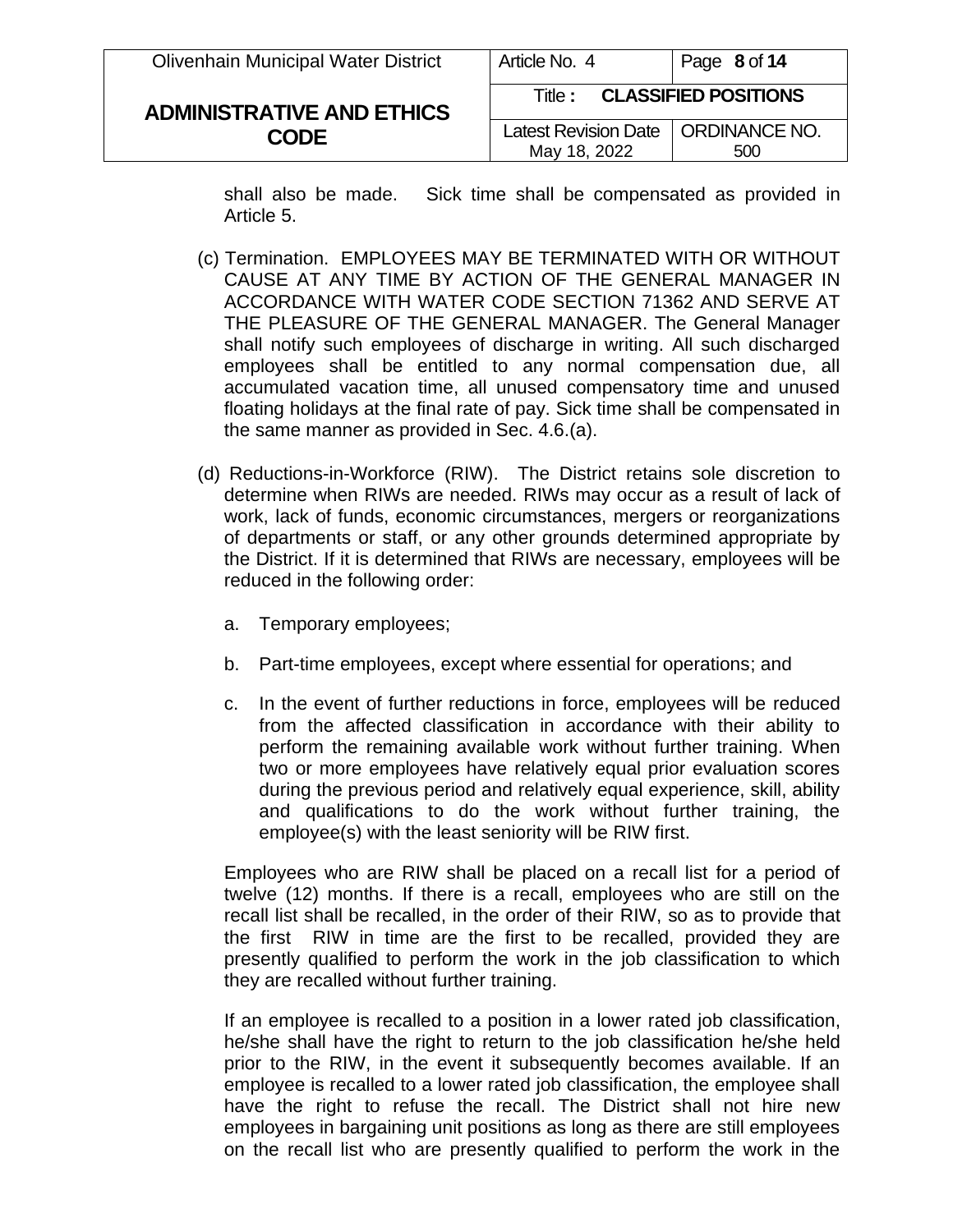| <b>Olivenhain Municipal Water District</b> | Article No. 4                                        | Page 9 of 14 |
|--------------------------------------------|------------------------------------------------------|--------------|
| <b>ADMINISTRATIVE AND ETHICS</b>           | <b>CLASSIFIED POSITIONS</b><br>Title :               |              |
| <b>CODE</b>                                | Latest Revision Date   ORDINANCE NO.<br>May 18, 2022 | 500          |

affected job classification and are willing to be recalled to said classification.

Employees who are eligible for recall shall be given fourteen (14) calendar days' notice of recall and notice of recall shall be sent to the employee by certified or registered mail with a copy to the bargaining unit, provided that the employee must notify the District of his/her intention to return within five (5) days after receiving notice of recall. The District shall be deemed to have fulfilled its obligations by mailing the recall notice by registered mail, return receipt requested, to the mailing address provided by the employee, it being the obligation and responsibility of the employee to provide the District with his/her latest mailing address.

RIW employees shall be paid all accumulated vacation time, all unused compensatory time, and unused floating holidays at the final rate of pay. Sick time shall be compensated in the same manner as provided in Article 4.6.(a). Employees will be eligible for severance pay according to Section 4.6.(f) and will receive a minimum of 10 days severance pay as authorized by the General Manager.

- (e) Resignation. Employment with the District may be terminated at the will of the employee. If an employee wishes to resign, the District desires a two (2) week notice in writing. All accumulated vacation time, all unused compensatory time, and unused floating holidays will be paid at the final rate of pay upon resignation. Sick time shall be compensated in the same manner as provided in Section 4.6.(a).
- (f) Termination Procedure. Except in an emergency, the following procedure will be followed:

The employee shall be provided with a written notice of the fact and effective date of termination and reminded of his/her right to representation.

If the General Manager, in his/her discretion, deems it appropriate, the reasons for the termination may be stated in the termination notice. However, the General Manager is not required to give any reason for termination if an employee is being terminated without cause. If the termination is for cause, the employee will be provided with written notice of the reasons for the termination.

Except for disciplinary termination, employees who execute a release may, at the discretion of the General Manager, be provided termination pay within the following discretionary limits to allow for up to one (1) week of salary for each year of District service, with a maximum of eight (8) weeks salary to be available in case of terminations without cause or RIWs.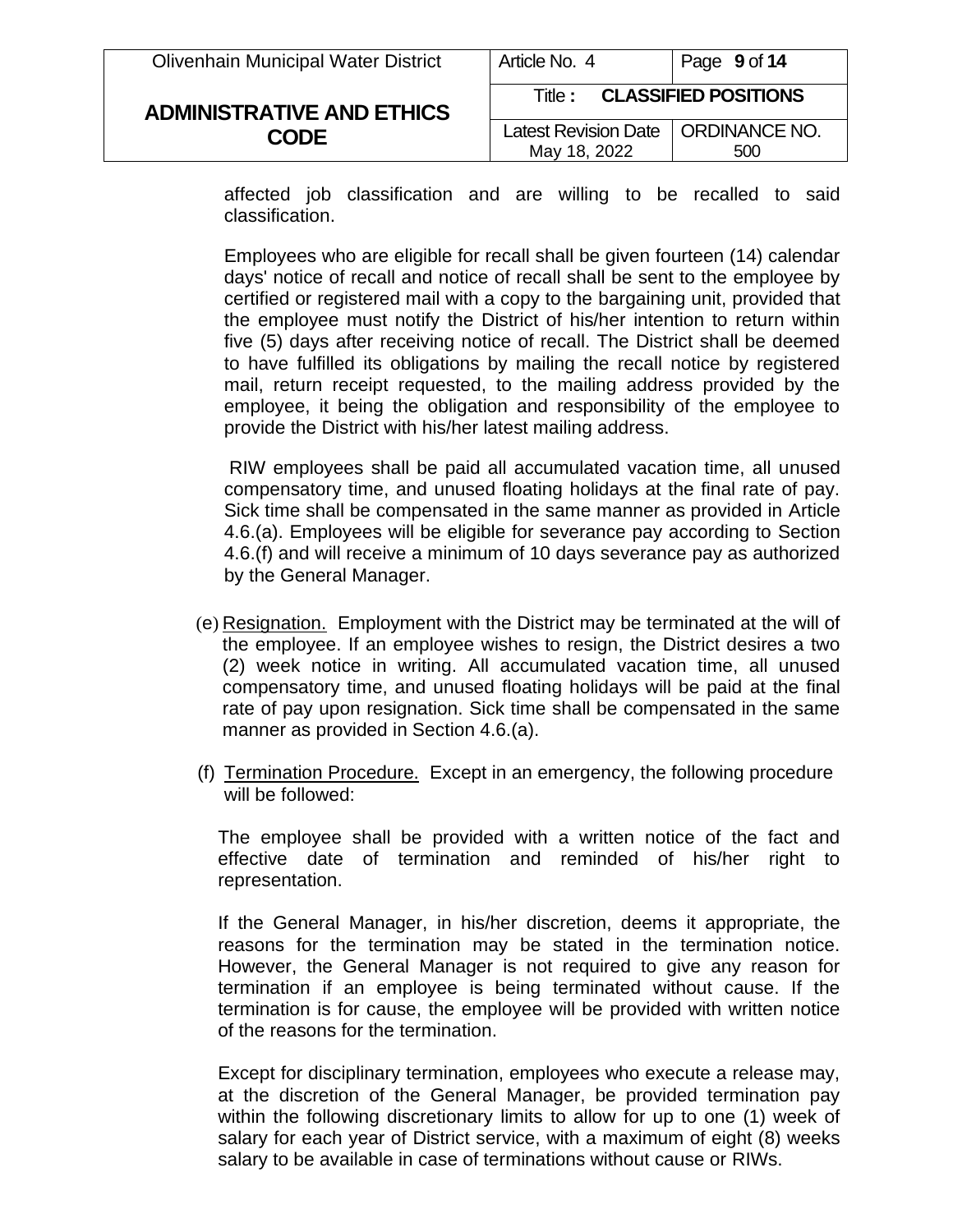| <b>Olivenhain Municipal Water District</b> | Article No. 4                                        | Page 10 of 14 |
|--------------------------------------------|------------------------------------------------------|---------------|
| <b>ADMINISTRATIVE AND ETHICS</b>           | <b>CLASSIFIED POSITIONS</b><br>Title :               |               |
| <b>CODE</b>                                | Latest Revision Date   ORDINANCE NO.<br>May 18, 2022 | 500           |

This severance pay is at the discretion of the General Manager. The General Manager may elect not to grant severance pay to any employee. Acceptance of severance pay is a waiver of the right to request legally binding time, with no different status incurred in reconsideration of the termination or to challenge the termination decision in any forum.

Persons who are terminated may be entitled to unemployment compensation.

(g) Unauthorized Absence, Automatic Termination. Absence without leave, whether voluntary or involuntary, for five (5) consecutive working days is an automatic resignation from District service as of the last day on which the employee worked.

An employee may, within ninety (90) days of the effective date of such separation, file a written request for reinstatement; provided that, if the District has notified the employee of his/her automatic resignation, any request for reinstatement must be made in writing and filed with the District within fifteen (15) days of the service of notice of separation. Service of notice shall be made certified mail, return receipt requested, and is complete on mailing. Reinstatement may be granted only if the employee makes a satisfactory explanation to the District as to the cause of his/her absence and his/her failure to obtain leave therefore, and the District finds he/she is ready, willing, and able to resume the performance of the duties of his/her position or, if not, that he/she has obtained the consent of the District to a leave of absence to commence upon reinstatement. Requests for reinstatement may be granted or denied in the sole discretion of the District.

An employee so reinstated shall not be paid salary for the period of his/her absence or separation or for any portion thereof.

(h) Employees Request for Reconsideration. An employee, other than a new employee with less than six (6) months of employment, may request that the General Manager reconsider the decision to terminate the employee where an employee is terminated for cause.

The request for reconsideration must be submitted in writing within fourteen (14) days after the notice of termination has been mailed to the employee or personally delivered to the employee. In the event the request is not received within this period of time, the opportunity to request reconsideration will be waived.

A request of reconsideration must be in writing and must contain the following information: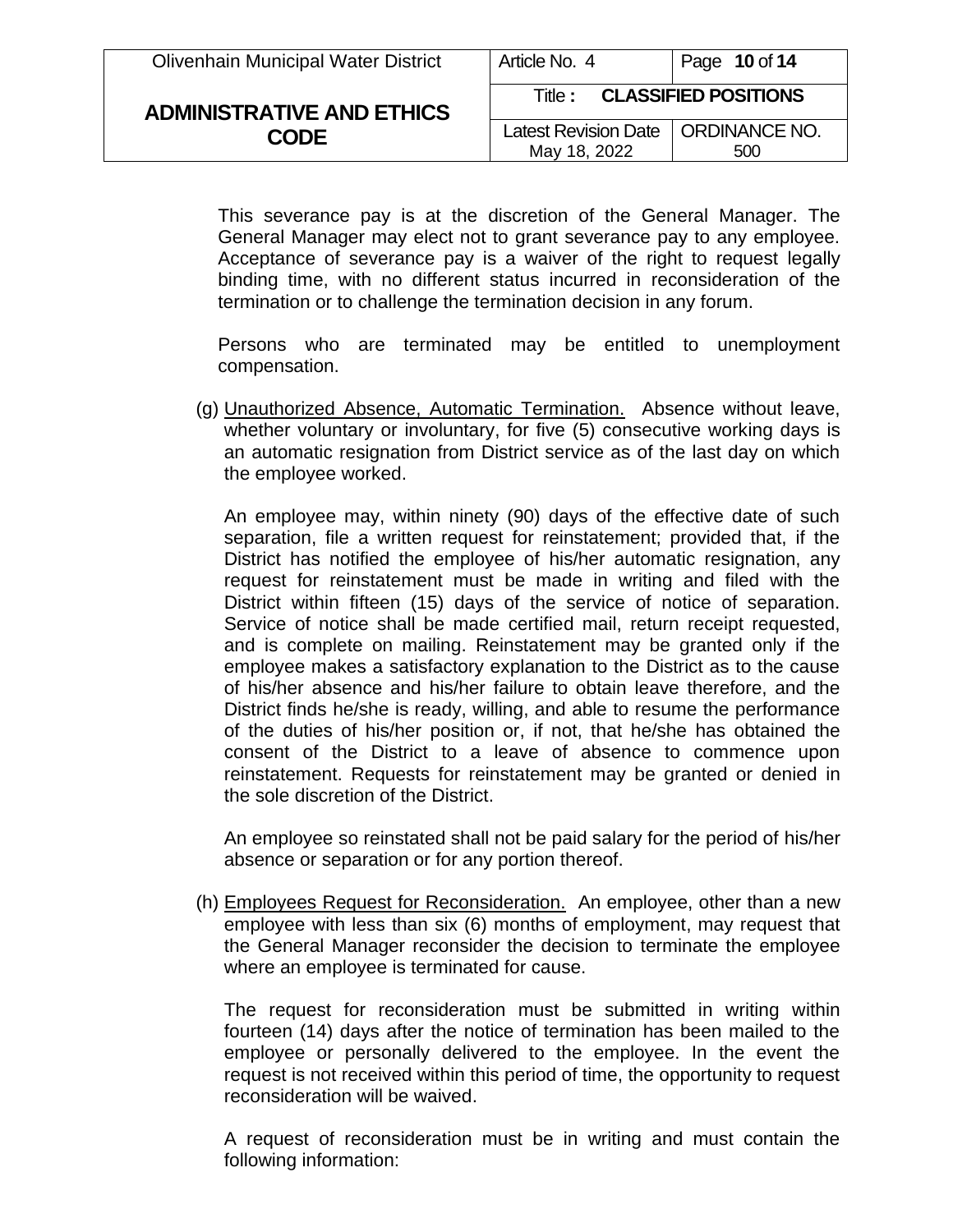| <b>Olivenhain Municipal Water District</b>      | Article No. 4                                        | Page 11 of $14$ |
|-------------------------------------------------|------------------------------------------------------|-----------------|
| <b>ADMINISTRATIVE AND ETHICS</b><br><b>CODE</b> | <b>CLASSIFIED POSITIONS</b><br>Title :               |                 |
|                                                 | Latest Revision Date   ORDINANCE NO.<br>May 18, 2022 | 500             |

- The reason that reconsideration is requested.
- A summary of the factual information supporting the reasons for requesting reconsideration.

If the request for reconsideration is to be supported by statements of other persons, the written statements of those persons must be included in the request, together with any documents to be considered.

The General Manager may, as a matter of discretion, determine that a hearing will facilitate his/her decision on reconsideration and may require a hearing. The General Manager is not obligated to grant a hearing and may elect not to do so. In the event the General Manager determines, in his/her sole discretion, that a hearing is appropriate, he/she will establish the time and place of the hearing and notify the employee concerned.

(i) Conduct of the Hearing. Unless the General Manager determines the hearing should be in public or the employee being disciplined requests a public hearing, the hearing will be conducted in closed session.

The General Manager shall conduct the hearing.

The employee shall be entitled to have representation to assist the employee in the presentation of his/her case; the General Manager may designate a person to present the District's position with respect to termination including legal counsel.

The employee shall have the burden of proving that the initial decision to terminate the employee should be reversed and the employee should be reinstated by the District. All evidence an employee desires the District to consider should be submitted in writing 24 hours prior to the hearing.

The hearing shall be conducted in an informal manner; the General Manager shall make appropriate rulings with respect to procedure and the admission of evidence or information for consideration. The District and the employee shall have the right to produce evidence, to produce witnesses, and to cross-examine witnesses who are presented by the opposing party.

The hearing may be recorded and transcribed.

The costs incurred for court reporter's services and the preparation of the record initially shall be borne by the District. In the event the employee desires a copy of the transcript from the court reporter, the cost shall be borne by the employee.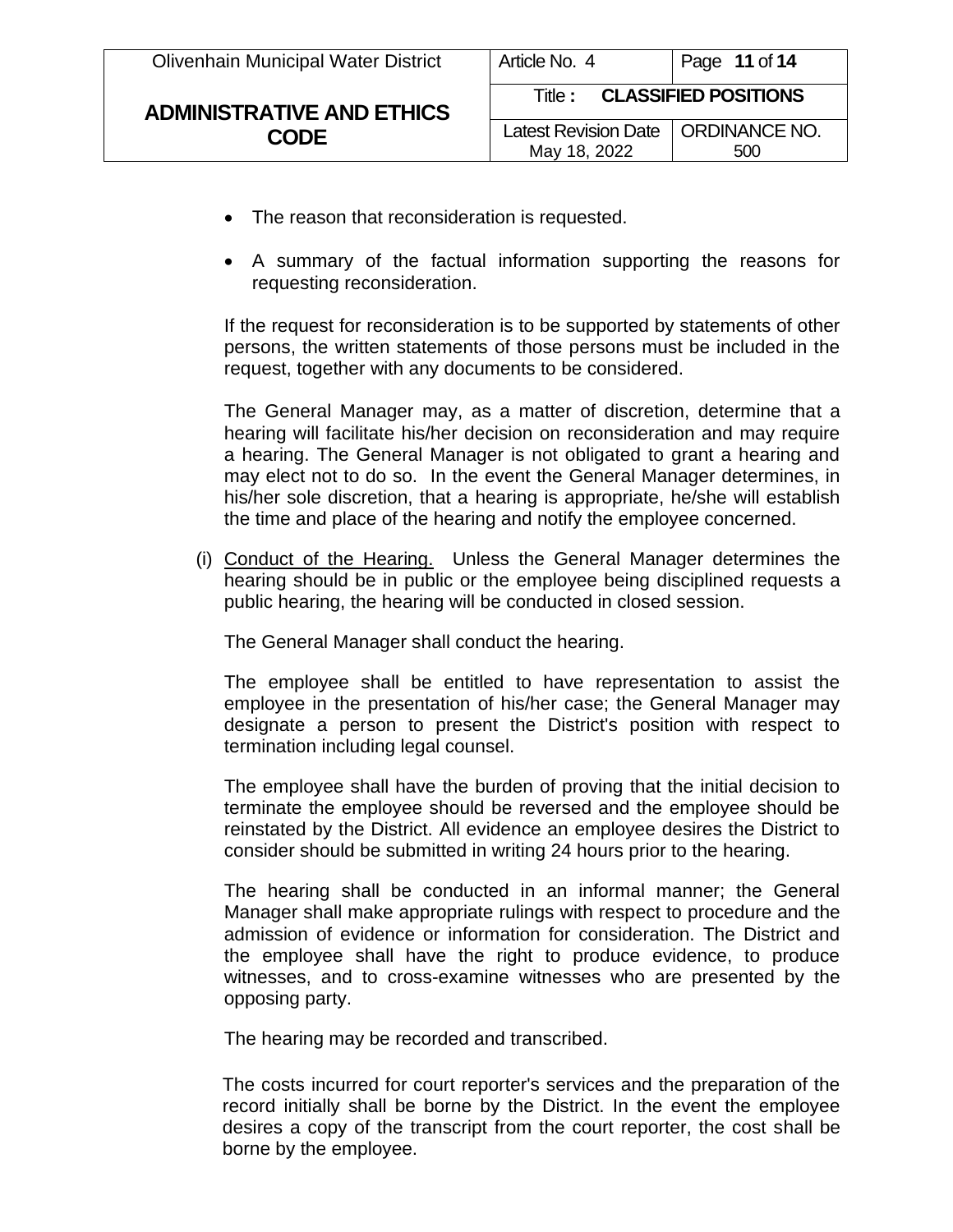| <b>Olivenhain Municipal Water District</b>      | Article No. 4                                        | Page 12 of 14 |
|-------------------------------------------------|------------------------------------------------------|---------------|
| <b>ADMINISTRATIVE AND ETHICS</b><br><b>CODE</b> | <b>CLASSIFIED POSITIONS</b><br>Title :               |               |
|                                                 | Latest Revision Date   ORDINANCE NO.<br>May 18, 2022 | 500           |

- (j) Waiver of Reconsideration. A failure to request reconsideration in the manner set forth in Section 4.6.(h) above, acceptance of severance pay (in the case of a non-disciplinary termination), or failure of the employee to appear at the time and place of hearing shall be deemed a waiver by the employee of reconsideration by the General Manager and acceptance of the termination.
- (k) Notice of Decision. The General Manager shall notify the employee of the decision. The notice shall be in writing, dated, and shall inform the employee whether the employee is reinstated or terminated. Any employee desiring to challenge the decision of the General Manager in court must file the action not later than 90 days after the General Manager mails the notice as provided in Code of Civil Procedure Section 1094.6. Actions filed after this period are barred. If the employee requests a hearing before the Board of Directors, the 90 days commences from the date the Board mails its decision.
- (l) Petition to the District Board of Directors. An employee has thirty (30) days from the date the General Manager's decision is deposited in the mail to petition the District Board of Directors for review of the General Manager's decision in writing. Employees failing to submit this request to the District within 30 days, waive the right to any hearing before the Board of Directors. In the event the Board of Directors determines that a review is appropriate, the examination will be based on the record of the General Manager's action. If the District does not receive this request within 30 days, the decision of the General Manager shall be final. No new testimony or evidence will be received.

In the event the Board of Directors either denies the petition or determines to sustain the General Manager's decision, the time limit for judicial review of the Board's decision pursuant to Code of Civil Procedure §1094.6 runs from the date the notice is deposited in the mail.

(m) Benefit Termination Date. Benefits are terminated in accordance with current contracts with insurance carriers. Employment is terminated as of the last day the employee performs work or a service for the District. The day of termination is not extended through the period of accumulated vacation or sick leave the employee is entitled to as of the date of termination.

According to COBRA, Legislation Public Law 99-272, and as amended, the District will offer eligible employees and covered family members the right to continue health care coverage, at their expense, under the District's Group Health Plans. [See Article 5, Section 5.37(4)]. The right to continue such coverage arises when specific events occur that would normally result in the loss of coverage. Such events include, among other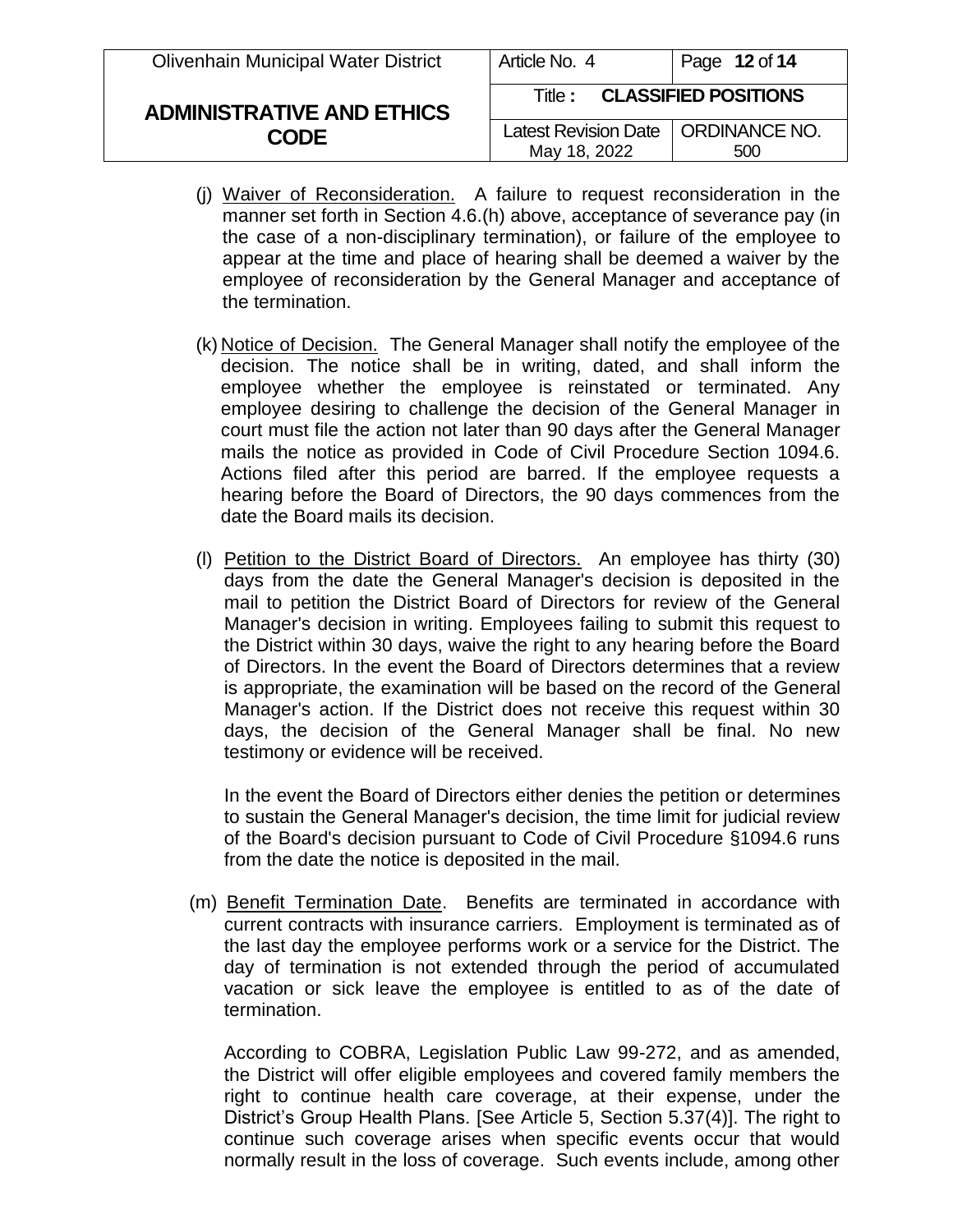| <b>Olivenhain Municipal Water District</b>      | Article No. 4                                        | Page 13 of 14 |
|-------------------------------------------------|------------------------------------------------------|---------------|
| <b>ADMINISTRATIVE AND ETHICS</b><br><b>CODE</b> | <b>CLASSIFIED POSITIONS</b><br>Title :               |               |
|                                                 | Latest Revision Date   ORDINANCE NO.<br>May 18, 2022 | 500           |

events, the resignation, termination, or death of an employee, or a reduction in an employee's hours. Dental, vision, Health Maintenance Organization (HMO), and Preferred Provider Organization (PPO) are covered by COBRA. COBRA does not currently cover life, long term disability (LTD), or accidental death and dismemberment benefits.

Elements and procedures for participation can be found in the employee handbook provided to every employee or from the Human Resources Department. All new hires are provided the COBRA rights notification and details.

*Sec. 4.7. revised via Ordinance No. 473 / January 15, 2020 Sec. 4.7. revised via Ordinance No. 463 / February 13, 2019 Sec.4.7 revised via Ordinance No. 418 / June 18, 2014 Sec. 4.7. revised via Ordinance No. 320 / July 27, 2005*

### Sec. 4.7. Part-Time Employees.

#### 1. Regular Part-Time Employees:

The General Manager may employ persons on a regular part-time basis at his/her discretion as workload demands. Part-time employees shall be defined as those employees who are scheduled to work less than sixty (60) hours in a regularly scheduled pay period on a regular and consistent basis.

Sick, vacation and floating holiday leave will be accrued on a pro-rated basis, according to hours regularly scheduled to be worked, beginning with the hire date. A part-time employee is eligible to use any accrued sick or vacation after successful completion of 90 days of employment. Prorated holiday compensation is available when the holiday occurs on a regularly scheduled workday. The District will provide service credit and contributions into the California Public Employees Retirement System (CalPERS) on behalf of a regular part-time employee commencing with the first day worked by the employee.

Health, Dental, Vision insurance will be provided for the employee exclusively. Regular part-time employees may participate in the Voluntary Employees' Beneficiary Association (VEBA) and shall have their VEBA District contribution pro-rated by hours worked. Dependent coverage will be available at employee expense as long as one of the District providers offer such dependent coverage. There will be no other benefits available to persons employed in a part-time capacity other than those defined in this Article.

Such personnel shall be employed and compensated on an hourly basis at the established rate approved by the General Manager. The salaries of